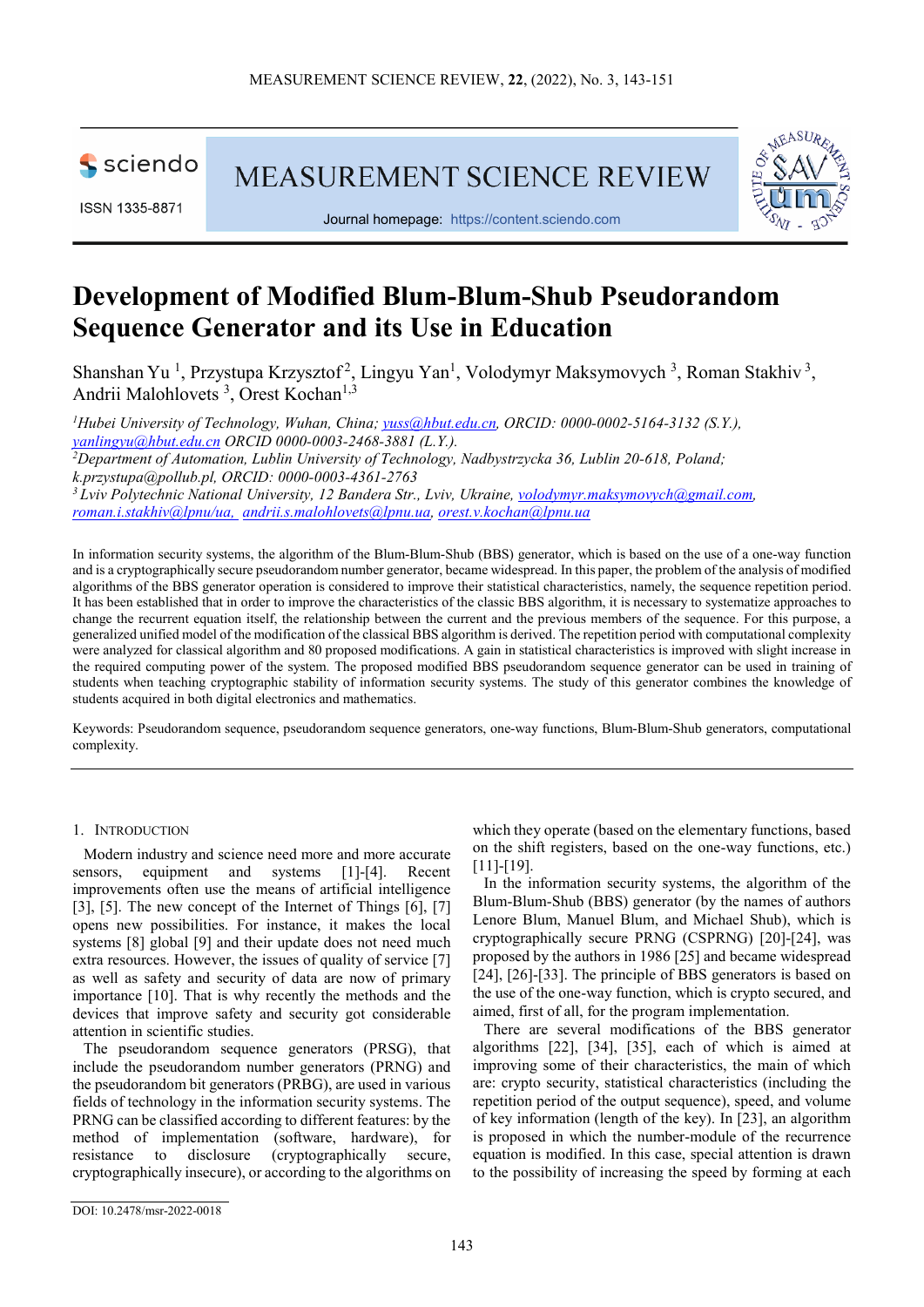stroke not one, but a few bits of the original sequence. Changing the algorithm of the BBS generator may also be in the modification of the recurrent equation itself. This possibility is little investigated, which confirms the relevance of this work.

The purpose of the work is to study modified BBS generator algorithms. At the same time, the main attention is paid to the study of repetition periods of the initial sequence and the definition of the computational complexity.

In this paper, the problem of the analysis of modified algorithms of the BBS generator operation is considered to improve their statistical characteristics, namely, the sequence repetition period.

# 2. CLASSIC BBS ALGORITHM

The model of the classic Blum-Blum-Shub algorithm is based on the following equation [25]:

$$
x_{n+1} = x_n^2 \bmod M,\tag{1}
$$

where *M* is the key that results from the product of two numbers of Blum, *p* and *q*:

$$
M = p \cdot q. \tag{2}
$$

The Blum numbers are odd prime numbers for which the following condition is fulfilled [21]:

$$
p \equiv 3(mod\ 4), q \equiv 3(mod\ 4), p \neq q. \tag{3}
$$

The lower is the output from expression (4), the higher is the maximum value of the repetition period.

$$
GCD(\varphi(p-1), \varphi(q-1)), \qquad (4)
$$

where  $GCD(a, b)$  – greatest common divisor for *a* and *b*,  $\varphi(a)$  - Euler function for *a*.

At each step of the algorithm, the output data is obtained by taking either a parity bit or one or more least significant bits.

To use this model, it is necessary to set limits on which its input and output data are located. Since the equation (1) uses the result remaining from an integer division with the key *M*, at each step the input parameter and the result of iteration lie in the following ranges:

$$
x_n \in [0:M), x_{n+1} \in [0:M). \tag{5}
$$

Since the value of the key *M* does not change during iterations, equation (1) has one input parameter:

$$
x_{n+1} = f(x_n),\tag{6}
$$

then the repetition period of the classical algorithm lies in the next range:

$$
P \in [1: M-1). \tag{7}
$$

Given the expression (7), maximum value of the classic algorithm repetition period is the following:

$$
P_{max} = (M - 1) - 1 = M - 2. \tag{8}
$$

The special Blum numbers are odd prime numbers for which the following condition is fulfilled [27], [28]:

$$
p = 2 \cdot p_1 + 1 = 4 \cdot p_2 + 3,
$$
  
\n
$$
q = 2 \cdot q_1 + 1 = 4 \cdot q_2 + 3,
$$
\n(9)

where *p1*, *p2*, *q1*, *q2* are odd prime numbers too.

For the special key *M*, which uses the special Blum numbers, *p* and *q*, maximum value of the classic algorithm repetition period could be calculated from the following expression:

$$
P_{max} = 2 \cdot p_2 \cdot q_2. \tag{10}
$$

To evaluate the quality of modifications, we calculate the one iteration computational complexity of the classic BBS algorithm.

For the following form of expression –

$$
x^{\gamma} \mod M, \tag{11}
$$

the computational complexity is calculated as follows [28]:

$$
O(M(n) \cdot \lceil \log_2 y \rceil),\tag{12}
$$

where  $n -$  the number of bits of the number  $x$ ,  $M(n)$  – computational complexity of the selected multiplication algorithm.

Let the computational complexity of the chosen multiplication algorithm have the following value:

$$
M(n) = n^2. \tag{13}
$$

Since the maximum number of bits  $x$  is equal to the number of bits of the *M* key:

$$
n = \lceil \log_2 M \rceil. \tag{14}
$$

The variable  $y$  from expression  $(12)$  takes the following value for equation (1):

$$
y = 2.\t(15)
$$

Considering equations (13), (14), (15), the expression (12) takes the following form:

$$
O([log_2 M]^2). \tag{16}
$$

Having carried out the analysis of the classical model (1), we can distinguish the following disadvantages:

- According to equation (16), the operations of squaring and remainder of integer division require a lot of system resources [38]. In addition, this dependence is quadratic.
- For each value in a sequence, only a limited number of bits can be used, which is calculated using the following equation [22]:

$$
\log_2 \log_2 M. \tag{17}
$$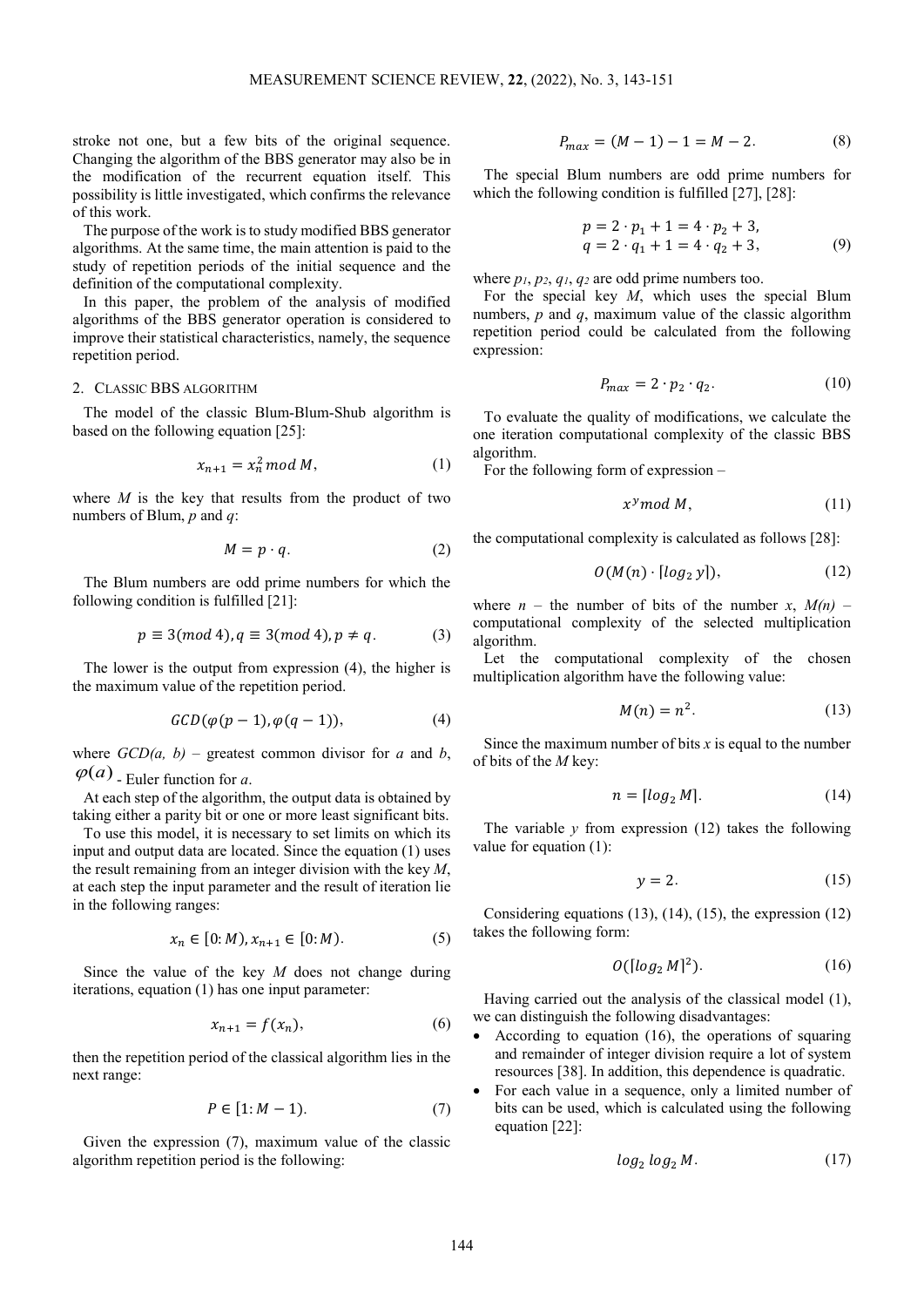• To ensure a minimum level of cryptographic keys necessary to use a length greater than 1024 bits. [39].

#### 3. MODIFICATIONS OF THE BBS ALGORITHM

The classic algorithm could be improved through modification of its model (1).

Summarizing possible approaches for improving characteristics, they could be grouped by the location of the changes into the following groups:

Changing the dependency of the next member of the sequence from the previous one. The effectiveness of this method has been partially considered in the work [34].

Changing of the *М* key. Methods and effectiveness of this approach are considered in [35].

Improving the classic algorithm speed could be achieved through transformation of operations with their equivalents, for example, using the Montgomery algorithm, which was considered in [21], [35], [40].

Approaches that change the relationship between current and previous members of the sequence were systematized to improve the characteristics of the classic BBS algorithm. To do this, we present a generalized unified modification model based on equation (6) with the addition of parameters *a* and *b*:

$$
x_{n+1} = f(x_n, a, b).
$$
 (18)

The parameter *a* has significant impact on the iteration result, so this parameter will be called "major". The value of this parameter is in the following range:

$$
a \in [0: (M-1)^2). \tag{19}
$$

The parameter *b* has less significant impact on the iteration result, so this parameter will be called "minor". The value of this parameter is in the following range:

$$
b \in [0: \log_2 M). \tag{20}
$$

A complete unified modification model is obtained by extending equation (1) to equation (18). This model is presented below:

$$
x_{n+1} = (x_n^2 + a + b) \bmod M. \tag{21}
$$

From the expression (16), the computational complexity of one iteration of the modified algorithm, (21), is as follows:

$$
O([log_2 M]^2 + A(a) + B(b)), \tag{22}
$$

where  $A(a)$  - computational complexity of the selected parameter *a*, *B(b)* - computational complexity of the selected parameter *b*. Computational complexities *A(a)* and *B(b)* include the operation of adding to in equation (21).

Consider the effect of the major parameter considering that the minor parameter  $b$  is equal to  $b_0$ . For the given mathematical model, the parameter has the following value *b0*:

$$
b_0 = 0.\t(23)
$$

Given the condition (23), equation (21) takes the following form:

$$
x_{n+1} = (x_n^2 + a) \bmod M. \tag{24}
$$

Let the major parameter  $a_l$  be determined by the following equation:

$$
a_1 = x_n. \tag{25}
$$

Based on the principles (24) and (25), we can determine the range of possible values of the input parameters used in the formation of this model. Since the principles (24) and (25) are generalized to the expression (6), the range of possible values of the input parameters is determined by the expression (5). According to this, repetition period corresponds to the repetition period of the classic algorithm (7).

Since (25) does not contain additional operations and the value of  $x_n$  is available, the computational complexity of one iteration is equal to the computational complexity of the operation of adding parameter *A*, which is in the range (19):

$$
A(a_1) = [log_2(2 \cdot M)].
$$
 (26)

Let the major parameter  $a_2$  be determined by the following equation:

$$
a_2 = x_{n-1},\tag{27}
$$

where  $x_{n-1}$  – result value from the previous iteration of the algorithm. The range of possible values of parameter  $x_{n-1}$  lies within (5). Considering the principles (24) and (27), current iteration result depends on the current and previous iteration values (28).

$$
x_{n+1} = f(x_n, x_{n-1}).
$$
 (28)

As the result of the operation depends on a set of input parameters, the repetition period of the modified algorithm is in the following range:

$$
P \in [1:(M-1)^2). \tag{29}
$$

Given the expression (29), the maximum value of the classic algorithm repetition period is as follows:

$$
P_{max} = (M-1)^2 - 1.
$$
 (30)

Since receiving parameter  $a_2$  similar to parameter  $a_1$  on the side of the computational complexity, as well as the ranges of their values lying within  $(5)$ , the complexity of operation  $a_2$ corresponds to the expression (26).

Based on equation (21), we introduce the concept of an intermediate value *xtemp*, which is obtained by dividing the expression (21) into static and variable input data (31) (32). The intermediate value of  $x_{temp}$  is used for the modifications *a3*, *a4*, *a5*, *a6*.

$$
x_{temp} = x_n^2 + a + b,\tag{31}
$$

$$
x_{n+1} = x_{temp} \mod M. \tag{32}
$$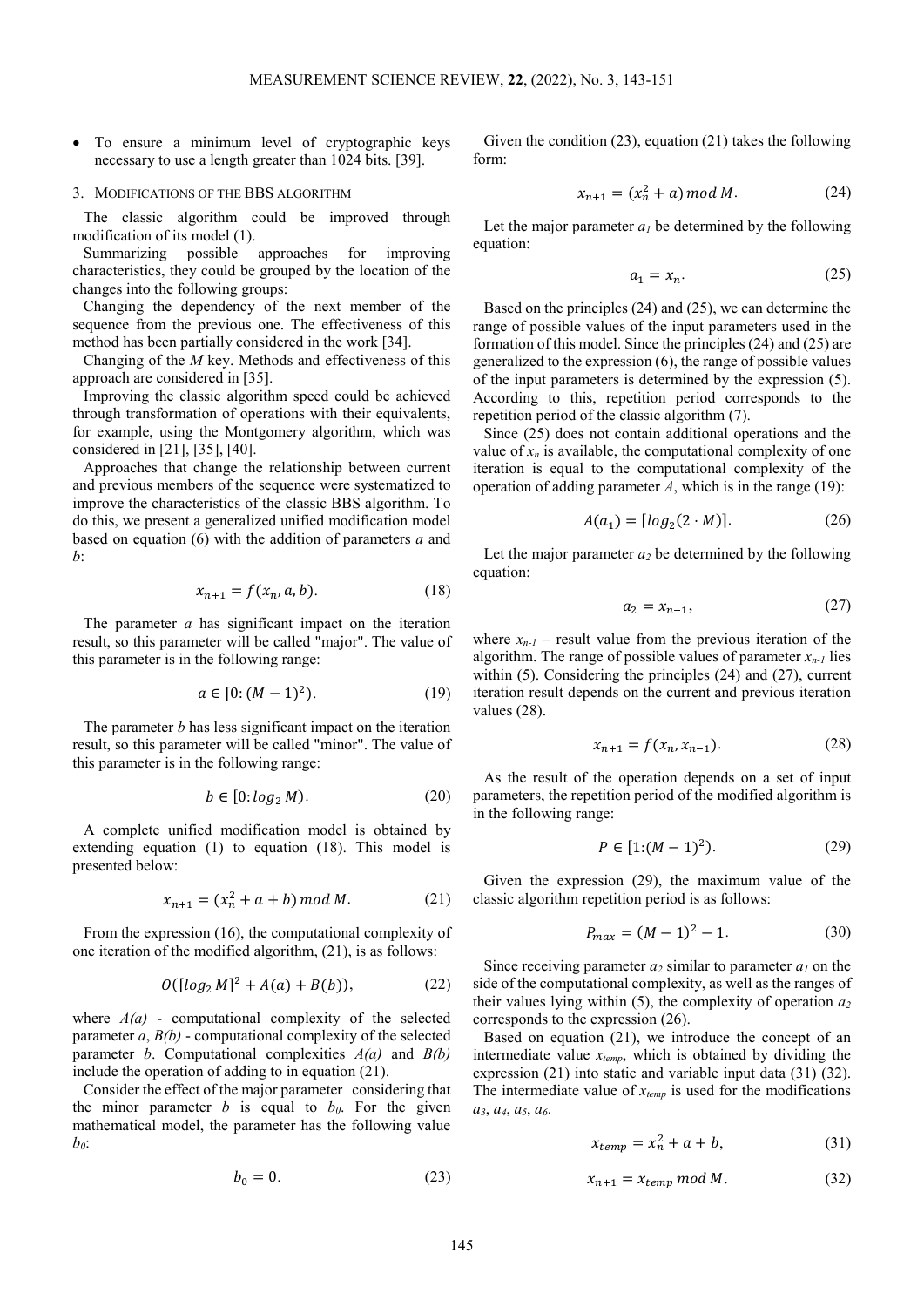Given equations (5), (19) and (20), the intermediate value lies in the following range:

$$
x_{temp} \in [0:2 \cdot (M-1)^2 + 2 \cdot \log_2 M). \tag{33}
$$

Let the major parameter  $a_3$  be determined by the following equation:

$$
a_3 = x_{temp}, \tag{34}
$$

where  $x_{temp}$  – intermediate value from the previous iteration of the algorithm.

Given the previous sentence and equations (31) and (32),  $x_{n-l}$  and  $x_{temp}$  are separated by integer division by static key M, so the following statement is true:

$$
x_{n+1} = f(x_n, x_{temp}) \approx f(x_n, x_{n-1}).
$$
 (35)

Since equation (35) is equivalent to equation (28), the repetition period of the  $a_3$ ,  $a_4$ ,  $a_5$ ,  $a_6$  modification of the algorithm lies in the range (29).

Let the major parameter  $a_4$  be determined by the following equation:

$$
a_4 = (x_{temp} << \log_2 M) >> \log_2 M,\tag{36}
$$

where  $a \leq b$  – the left logical shift number *a* of *b* bits,  $a \geq b$ – the right logical shift number *a* of *b* bits.

Let the major parameter  $a_5$  be determined by the following equation:

$$
a_5 = x_{temp} \gg \log_2 M. \tag{37}
$$

Let the major parameter  $a_6$  be determined by the following equation:

$$
a_6 = (x_{temp} \gg \log_2 M) \ll \log_2 M. \tag{38}
$$

The parameters  $a_3$ ,  $a_4$ ,  $a_5$ ,  $a_6$  only select the resulting bits, then the parameters  $a_3$ ,  $a_4$ ,  $a_5$ ,  $a_6$  are similar to the parameter on the side of the computational complexity. Since the ranges of the values of the parameters  $a_4$ ,  $a_5$  lie within (5), the computational complexity of *a4*, *a5* corresponds to the expression (26). Since the ranges of the values of the parameters  $a_3$ ,  $a_6$  lie within (33), the computational complexity of  $a_3$ ,  $a_6$  corresponds to the expression (26).

The modifications  $a_7$ ,  $a_8$  use combinations  $x_n$  and  $x_{n-1}$ , and therefore, they can be generalized to equation (28), hence, it follows that the repetition period of the algorithm modifications lies in (29).

Let the major parameter  $a_7$  be determined by the following equation:

$$
a_7 = x_n + x_{n-1}.
$$
 (39)

Since (39) contains an additional operation and values  $x_n$ and  $x_{n-1}$  are available, the computational complexity of one iteration is equal to the computational complexity of the addition operations  $x_n$  and  $x_{n-l}$ , as well as the parameter  $a_7$ , (41), the value of which, considering the limits of the input parameters (5), lies within (40).

$$
a_7 \in [0:2 \cdot (M-1)). \tag{40}
$$

$$
A(a_7) = 2 \cdot \lfloor \log_2 M \rfloor. \tag{41}
$$

Let the major parameter  $a_8$  be determined by the following equation:

$$
a_8 = x_n \& x_{n-1}, \tag{42}
$$

where "*&*" – the bitwise multiplication operation, "*AND*".

Since obtaining the parameter  $a_8$  is analogous to parameter *a7* on the side of the computational complexity, but the result of the calculation of  $a_8$  lies in (5), then the computational complexity of one iteration is equal to the complexity:

$$
A(a_8) = [log_2 2 \cdot M] + [log_2 2 \cdot M] = 2 \cdot [log_2 2 \cdot M].
$$
\n(43)

Consider the effect of the minor parameter considering that the major parameter  $a$  is equal to  $a_0$ , which has the following value:

$$
a_0 = 0.\t\t(44)
$$

Given the condition (44), equation (21) takes the following form:

$$
x_{n+1} = (x_n^2 + b) \bmod M. \tag{45}
$$

Let the minor parameter  $b<sub>l</sub>$  be determined by the following equation:

$$
b_1 = \sum_{i=0}^{\log_2 M} x_n[i],\tag{46}
$$

where  $x_n[i]$  – the *i*-th bit of  $x_n$  number.

Considering the above, equation (45), and also equation (46), the range of possible values lies in (5). Since equation (46) is generalized to equation (6), the repetition period corresponds to the repetition period of the classic algorithm, equation (7).

Since the result (46) lies in (20) and the value of  $x_n$  is available, the computational complexity of one iteration is equal to the computational complexity (14) - the operation of adding a bit of the number  $x_n$  to an amount, the value of which lies within (5):

$$
B(b_1) = [log_2 2 \cdot M] + ([log_2 M] - 1) \cdot [log_2 M]. (47)
$$

Let the minor parameter  $b_2$  be determined by the following equation:

$$
b_2 = \sum_{i=0}^{\log_2 M} x_{n-1}[i]. \tag{48}
$$

The range of possible values lies in (20). Given equations (45) and (48), equation (18) takes the form (28).

Given the ranges of input values: equations (5) and (20), the repetition period for this algorithm modification lies in the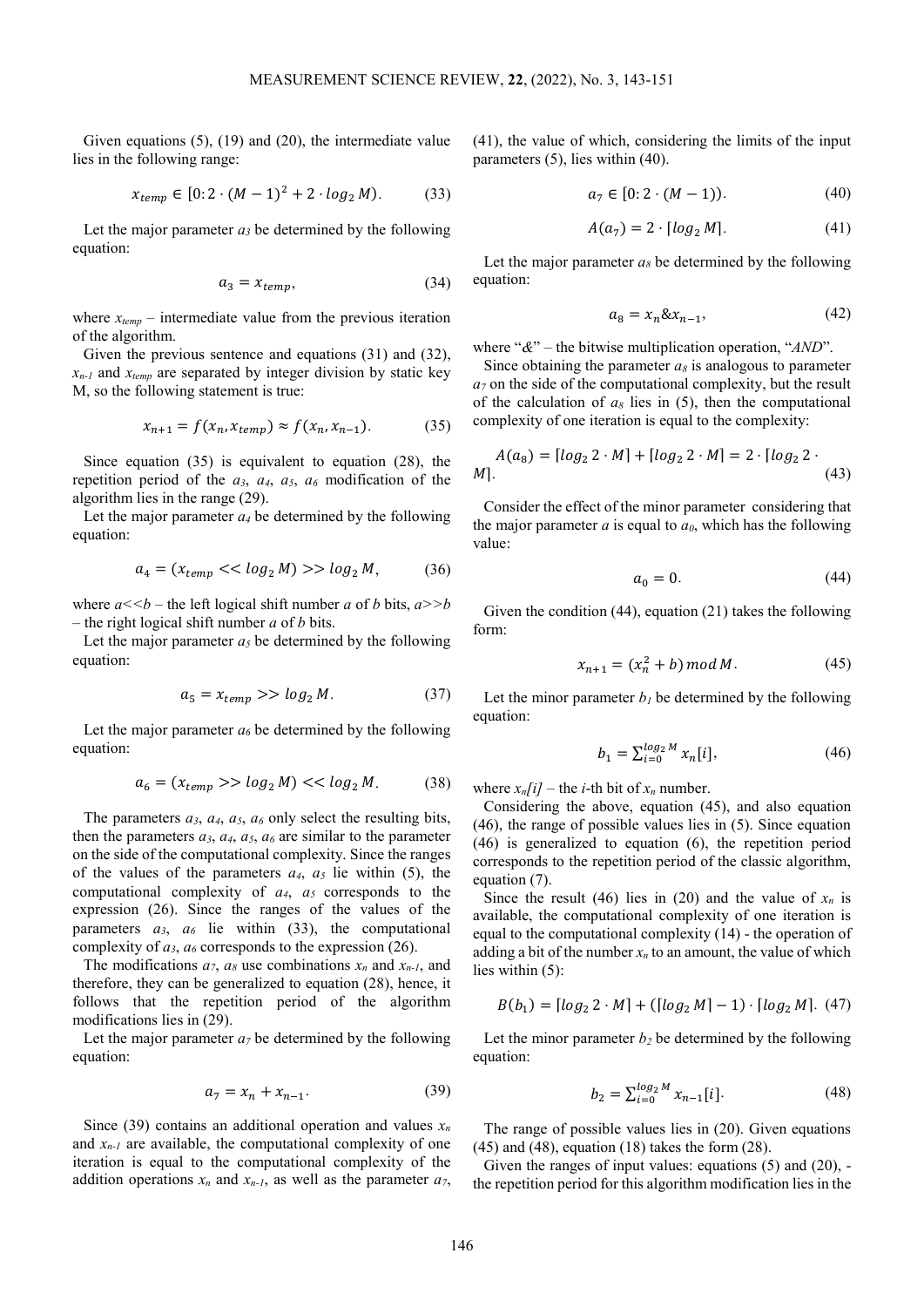following range:

$$
P \in [1:(M-1)(\log_2 M - 1)). \tag{49}
$$

Since receiving the parameter  $b_2$  similar to the parameter  $b_1$ on the side of the computational complexity, the complexity of operation  $b_2$  corresponds to the expression (47).

The minor modifications  $b_3$  and  $b_4$  use the remainder of the integer division of the module 2, hence the range of possible values lies in the next range:

$$
b_3, b_4 \in [0:2). \tag{50}
$$

Let the minor parameter  $b_3$  be determined by the following equation:

$$
b_3 = \left(\sum_{i=0}^{\log_2 M} x_n[i]\right) \text{mod } 2. \tag{51}
$$

Considering the above, equation (45), and also equation (51), the range of possible values lies in (5). Since equation (51) is generalized to equation (6), the repetition period corresponds to the repetition period of the classic algorithm, equation (7).

Let the minor parameter  $b_4$  be determined by the following equation:

$$
b_4 = \left(\sum_{i=0}^{\log_2 M} x_{n-1}[i]\right) \mod 2. \tag{52}
$$

Given equations (45) and (52), equation (18) takes the form (28).

Given the ranges of input values: equations  $(5)$  and  $(50)$ , the repetition period for this algorithm modification lies in the following range:

$$
P \in [1:2 \cdot (M-1)). \tag{53}
$$

Since the reception of the parameters  $b_3$  and  $b_4$  is similar to the parameter  $b_1$  on the side of the complexity of the calculation, but the result of computing  $b_3$  and  $b_4$  lies in (50), the computational complexity of one iteration is as follows:

$$
B(b_3) = B(b_4) = \lfloor \log_2 2 \cdot M \rfloor + (\lfloor \log_2 M \rfloor - 1). \quad (54)
$$

The minor modifications  $b_5$ ,  $b_6$ ,  $b_7$ ,  $b_8$  use the sum of bits on even or odd positions, and therefore the range of possible values lies in the next range:

$$
b_5, b_6, b_7, b_8 \in [0: [(log_2 M)/2]). \tag{55}
$$

Let the minor parameter  $b_5$  be determined by the following equation:

$$
b_5 = \sum_{i=0}^{\lceil (\log_2 M)/2 \rceil} x_n [2 \cdot i]. \tag{56}
$$

Considering the above, equation (45), and also equation (56), the range of possible values lies in (5). Since equation (56) is generalized to equation (6), the repetition period corresponds to the repetition period of the classic algorithm, equation (7).

Let the minor parameter  $b_6$  be determined by the following equation:

$$
b_6 = \sum_{i=0}^{\lceil (\log_2 M)/2 \rceil} x_{n-1} [2 \cdot i]. \tag{57}
$$

Given equations (45) and (57), equation (18) takes the form (28).

Given the ranges of input values: equations (5) and (55), the repetition period for this algorithm modification lies in the following range:

$$
P \in [1:(M-1)\cdot [(log_2 M)/2]). \tag{58}
$$

Let the minor parameter  $b_7$  be determined by the following equation:

$$
b_7 = \sum_{i=0}^{\lceil (\log_2 M)/2 \rceil} x_n [2 \cdot i + 1]. \tag{59}
$$

Considering the above, equation (45), and also equation (59), the range of possible values lies in (5). Since equation (59) is generalized to equation (6), the repetition period corresponds to the repetition period of the classic algorithm, equation  $(7)$ .

Let the minor parameter  $b_8$  be determined by the following equation:

$$
b_8 = \sum_{i=0}^{\left[ (log_2 M)/2 \right]} x_{n-1} [2 \cdot i + 1]. \tag{60}
$$

Given equations (45) and (60), equation (18) takes the form (28).

Given the ranges of input values: equations  $(5)$  and  $(20)$ , the repetition period for this algorithm modification lies in the range (58).

Since the acquisition of parameters  $b_5$ ,  $b_6$ ,  $b_7$ ,  $b_8$  is similar to the parameter  $b_1$  on the side of the complexity of the calculation, but the result of computing  $b_5$ ,  $b_6$ ,  $b_7$ ,  $b_8$  lies in (55), the computational complexity of one iteration is as follows:

$$
B(b_5) = B(b_6) = B(b_7) = B(b_8) = \lfloor \log_2 2 \cdot M \rfloor
$$
  
+
$$
(\lfloor \log_2 M / 2 \rfloor - 1) \cdot \lfloor \log_2 M / 2 \rfloor.
$$
 (61)

### 4. SIMULATION RESULTS

For the experiment, all the keys in length from 5 to 9 bits were chosen, that are satisfying the condition (3), and are presented in Table 1.

The initial values, seeds s, for each key were taken according to the following equation [21]:

$$
s\in [2\hspace{-0.15cm}: M-1].\hspace{2.5cm} (62)
$$

Since the models depend on a pair of values, (28), for the calculation of the repetition period, it was considered that the repetition period is a sequence in which a pair of values, current and previous values of the iterations, were repeated.

Due to (62), and the classic algorithm, and the number of modifications - 80, 739 206 periods were found.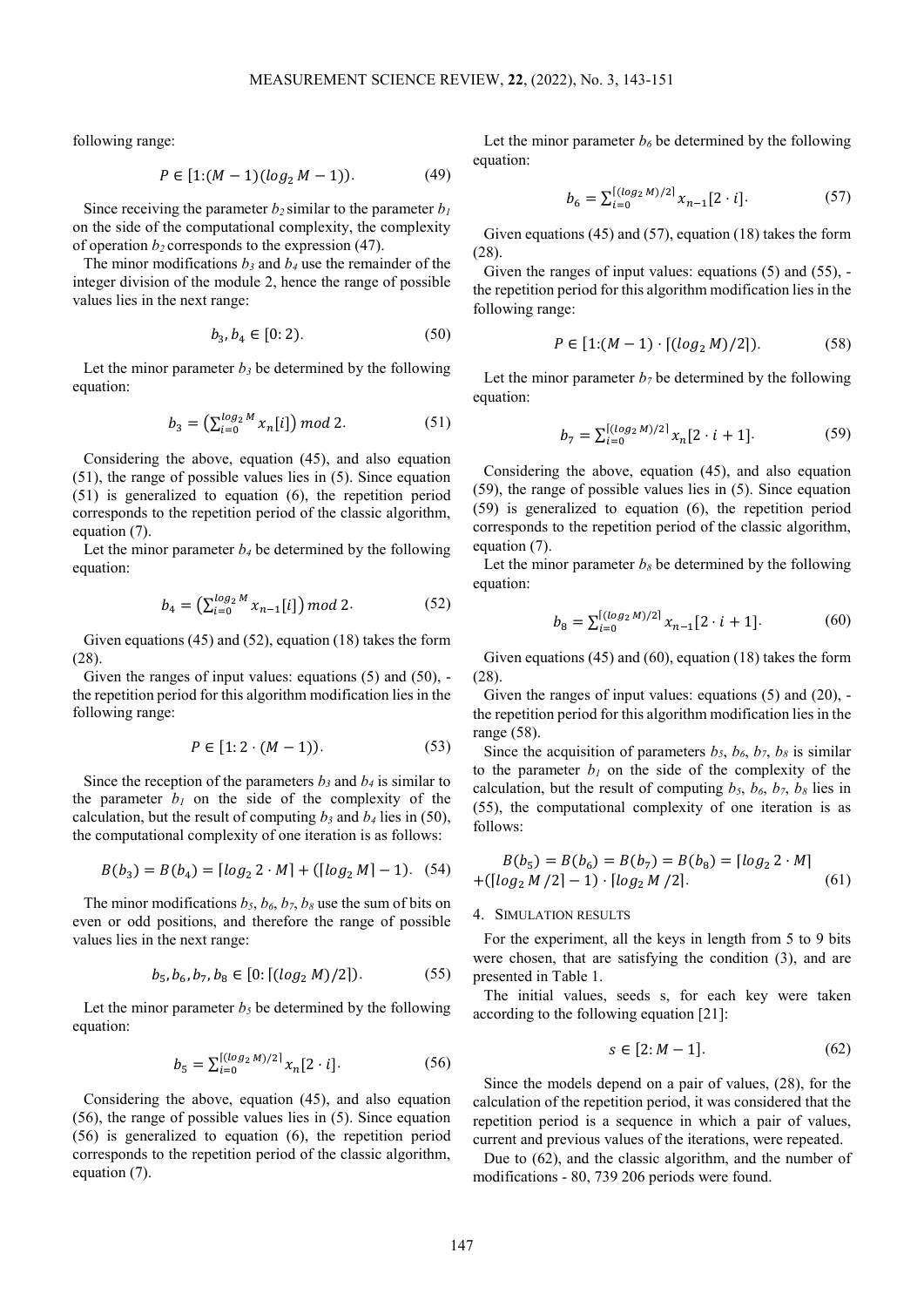| $\#$                     | Blum                    |                | Key            | Key   | Key GCD                 |
|--------------------------|-------------------------|----------------|----------------|-------|-------------------------|
|                          | number                  |                | length,        | value | value                   |
|                          | $\boldsymbol{P}$        | O              | bits           |       |                         |
| $\mathbf{1}$             | $\overline{\mathbf{3}}$ | $\overline{7}$ | 5              | 21    | $\mathbf{1}$            |
|                          |                         | 11             | 6              | 33    | $\mathbf{1}$            |
| $\frac{2}{3}$            | $\frac{3}{3}$           | 19             | 6              | 57    | $\mathbf{1}$            |
| $\overline{\mathcal{L}}$ | $\overline{\mathbf{3}}$ | 23             | 7              | 69    | $\mathbf{1}$            |
| 5                        | $\overline{7}$          | 11             | $\overline{7}$ | 77    | $\overline{c}$          |
| 6                        | 3                       | 31             | $\overline{7}$ | 93    | $\mathbf{1}$            |
| $\boldsymbol{7}$         | $\overline{\mathbf{3}}$ | 43             | 8              | 129   | $\mathbf{1}$            |
| 8                        | $\overline{7}$          | 19             | 8              | 133   | $\overline{\mathbf{c}}$ |
| 9                        | $\overline{3}$          | 47             | 8              | 141   | $\mathbf{1}$            |
| 10                       | $\overline{7}$          | 23             | 8              | 161   | $\overline{c}$          |
| 11                       | 3                       | 59             | 8              | 177   | $\mathbf{1}$            |
| 12                       | $\overline{\mathbf{3}}$ | 67             | 8              | 201   | $\mathbf{1}$            |
| 13                       | 11                      | 19             | 8              | 209   | $\overline{c}$          |
| 14                       | 3                       | 71             | 8              | 213   | $\mathbf{1}$            |
| 15                       | 11                      | 23             | 8              | 253   | $\overline{c}$          |
| 16                       | 7                       | 43             | 9              | 301   | $\overline{c}$          |
| 17                       | 3                       | 103            | 9              | 309   | $\mathbf{1}$            |
| 18                       | $\overline{\mathbf{3}}$ | 107            | 9              | 321   | $\mathbf{1}$            |
| 19                       | $\overline{7}$          | 47             | 9              | 329   | $\overline{c}$          |
| 20                       | 11                      | 31             | 9              | 341   | $\overline{4}$          |
| 21                       | $\overline{\mathbf{3}}$ | 127            | 9              | 381   | $\mathbf{1}$            |
| 22                       | 3                       | 131            | 9              | 393   | $\mathbf{1}$            |
| 23                       | $\overline{7}$          | 59             | 9              | 413   | $\overline{c}$          |
| 24                       | $\overline{\mathbf{3}}$ | 139            | 9              | 417   | $\mathbf{1}$            |
| 25                       | 19                      | 23             | 9              | 437   | $\overline{c}$          |
| 26                       | 3                       | 151            | 9              | 453   | $\mathbf{1}$            |
| 27                       | 7                       | 67             | 9              | 469   | $\overline{c}$          |
| 28                       | 11                      | 43             | 9              | 473   | $\overline{4}$          |

Table 1. M keys for the BBS generator.

Since there are 81 combinations for 28 keys, we need to calculate relative average value of repetition period. Given equations (8) and (62), the relative average value of the repetition period for one key will be calculated as follows:

$$
P_{avg}(M) = \frac{\sum_{0}^{M-3} P(M, s_i)}{(M-3) \cdot (M-2)},
$$
\n(63)

where  $P(M, s)$  – the repetition period for key M and initial value s. Relative average value of repetition period for one modification will be calculated as follows:

$$
P_{avgMod} = \frac{\sum_{0}^{n-1} P_{avg}(M)}{n},\tag{64}
$$

where *n* - number of keys.

Table 2. contains PavgMod that were calculated for each modification.

Regarding condition (9), there is only one special key in Table 1. - row 15. Its maximal theoretic repetition period per equation (10) is 20. Maximal theoretic value according to equation (63) is 7.9861 %. But its empirical value in input range defined by (62) is 6.9919 %.

From Table 2., 76 modifications are better than the classic algorithm, but 4 modifications are worse. Also, the results for the 8 modifications are significantly higher. These modifications relate to the expression (28), whose repetition period is in the range (29). Given the previous sentence and equation (30), relative average value of the repetition period for one key will be calculated as follows:

$$
P_{avg}(M) = \frac{\sum_{0}^{M-3} P(M, s_i)}{(M-3) \cdot ((M-1)^2 - 1)}.
$$
\n(65)

PavgMod for equations (63) and (65) are listed in Table 3.



Fig.1. The average relative value of the period to (7) for the length of the keys.



Fig.2. The average relative value of the period to (29) for the length of the keys.

Since output for equation (30) contains quadratic dependency on key, PavgMod for (63) will have it too, this could be seen with split PavgMod per key bits length. The result of previous sentence is available in Fig.1.

PavgMod for (65) per key bits length is available in Fig.2.

Table 2. and Table 3. show that the most successful are the modifications that use combinations of the parameters that consist of the  $a_2$  and  $a_7$  major parameters together with the  $b_1$ ,  $b_3$ ,  $b_5$ ,  $b_7$  minor parameters.

From the foregoing and equations (27) and (39) for the *a2* and *a7* major parameters, it follows that the major parameter must directly depend on the previous iteration value, xn-1.

From the foregoing and equations (46), (51), (56), (59) for the  $b_1$ ,  $b_3$ ,  $b_5$ ,  $b_7$  minor parameters, it follows that the minor parameter must be a combination of the current value,  $x_n$ .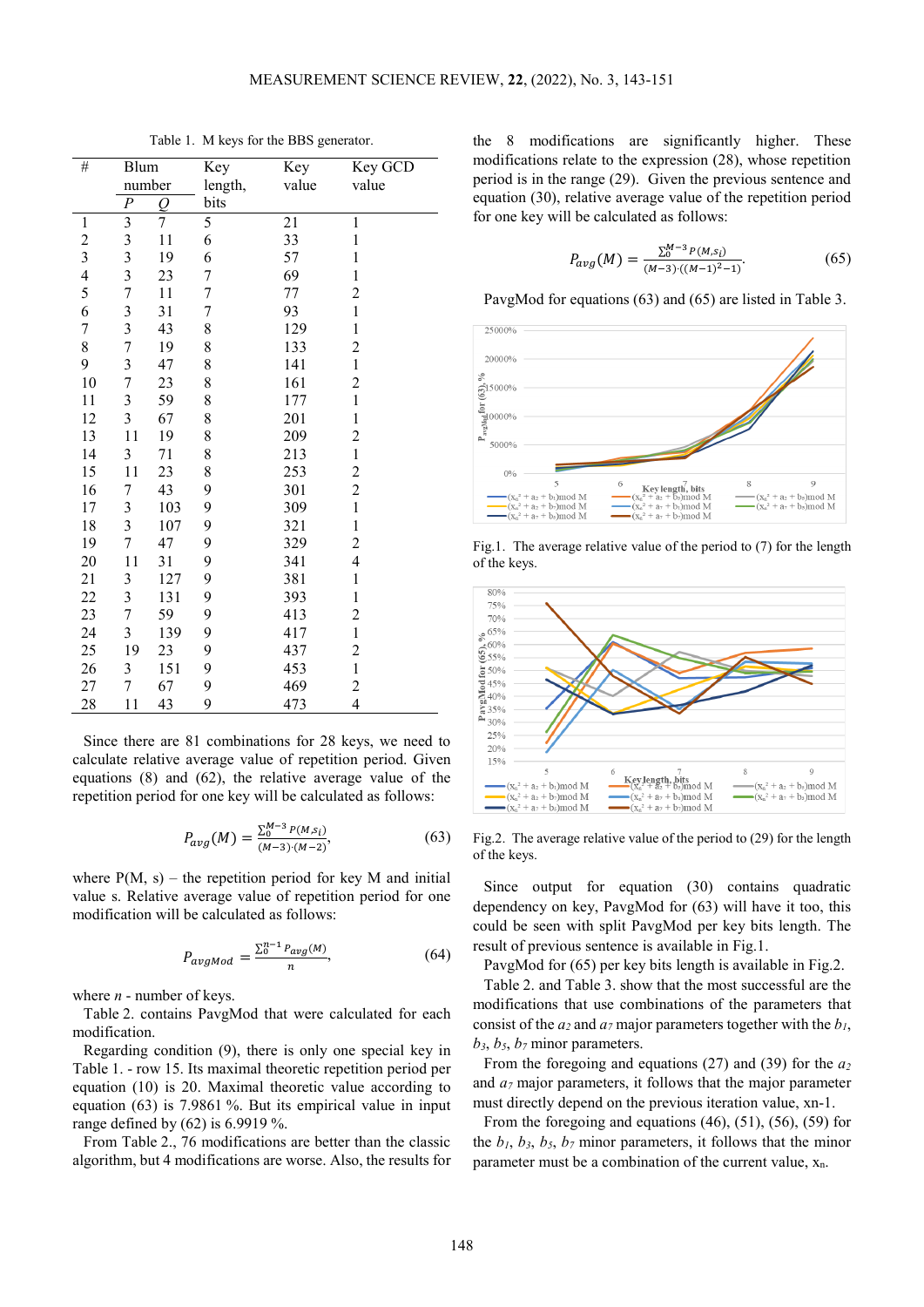| $\#$           |                  | Index of       | PavgMod, % | #  | Index of                |                  | PavgMod, % | #  | Index of         |                  | PavgMod, % |
|----------------|------------------|----------------|------------|----|-------------------------|------------------|------------|----|------------------|------------------|------------|
|                | $\boldsymbol{a}$ | b              |            |    | $\boldsymbol{a}$        | b                |            |    | $\boldsymbol{a}$ | b                |            |
| 1              | $\mathbf{0}$     | $\overline{0}$ | 7.2952     | 28 | $\overline{\mathbf{3}}$ | $\overline{0}$   | 6.4960     | 55 | 6                | $\mathbf{0}$     | 46.9421    |
| $\overline{2}$ | $\overline{0}$   | 1              | 10.1275    | 29 | 3                       | 1                | 9.9349     | 56 | 6                | 1                | 88.6475    |
| 3              | $\theta$         | $\overline{c}$ | 20.6734    | 30 | $\overline{3}$          | $\overline{c}$   | 20.9172    | 57 | 6                | $\overline{c}$   | 98.3819    |
| 4              | $\boldsymbol{0}$ | $\overline{3}$ | 7.1232     | 31 | $\overline{3}$          | $\overline{3}$   | 8.8297     | 58 | 6                | 3                | 64.8248    |
| 5              | $\theta$         | $\overline{4}$ | 9.6952     | 32 | $\overline{3}$          | $\overline{4}$   | 12.2593    | 59 | 6                | 4                | 82.6788    |
| 6              | $\theta$         | 5              | 8.8592     | 33 | 3                       | 5                | 9.6094     | 60 | 6                | 5                | 78.5479    |
| 7              | $\theta$         | 6              | 16.3713    | 34 | $\overline{3}$          | 6                | 18.1217    | 61 | 6                | 6                | 90.8849    |
| 8              | $\theta$         | $\overline{7}$ | 7.9332     | 35 | $\overline{3}$          | $\overline{7}$   | 9.8660     | 62 | 6                | 7                | 78.4829    |
| 9              | $\theta$         | 8              | 14.7875    | 36 | $\overline{3}$          | 8                | 17.4116    | 63 | 6                | 8                | 91.5243    |
| 10             | 1                | $\theta$       | 5.7875     | 37 | $\overline{4}$          | $\overline{0}$   | 6.4960     | 64 | 7                | $\theta$         | 374.6296   |
| 11             | 1                | 1              | 9.0671     | 38 | $\overline{4}$          | $\mathbf{1}$     | 9.9349     | 65 | 7                | 1                | 14022.2353 |
| 12             | 1                | $\overline{c}$ | 21.0732    | 39 | $\overline{4}$          | $\overline{c}$   | 20.9172    | 66 | 7                | $\overline{2}$   | 182.1908   |
| 13             | 1                | 3              | 8.1752     | 40 | $\overline{4}$          | 3                | 8.8297     | 67 | 7                | 3                | 13037.6050 |
| 14             | 1                | $\overline{4}$ | 11.3888    | 41 | $\overline{4}$          | $\overline{4}$   | 12.2593    | 68 | 7                | $\overline{4}$   | 142.0743   |
| 15             | 1                | 5              | 9.1021     | 42 | $\overline{4}$          | 5                | 9.6094     | 69 | 7                | 5                | 13206.1112 |
| 16             | 1                | 6              | 17.6384    | 43 | $\overline{4}$          | 6                | 18.1217    | 70 | 7                | 6                | 154.7777   |
| 17             | 1                | 7              | 9.2927     | 44 | $\overline{4}$          | 7                | 9.8660     | 71 | 7                | 7                | 13018.1933 |
| 18             | 1                | 8              | 17.7612    | 45 | $\overline{4}$          | 8                | 17.4116    | 72 | 7                | 8                | 190.6706   |
| 19             | $\overline{2}$   | $\theta$       | 214.4532   | 46 | 5                       | $\boldsymbol{0}$ | 77.2653    | 73 | 8                | $\boldsymbol{0}$ | 263.3034   |
| 20             | $\overline{2}$   | 1              | 13103.4792 | 47 | 5                       | 1                | 72.2712    | 74 | 8                | 1                | 307.3031   |
| 21             | $\overline{2}$   | $\overline{2}$ | 158.6466   | 48 | 5                       | $\overline{2}$   | 101.3708   | 75 | 8                | $\overline{2}$   | 116.1185   |
| 22             | $\overline{2}$   | $\overline{3}$ | 15546.2871 | 49 | 5                       | 3                | 74.9338    | 76 | 8                | $\overline{3}$   | 344.3523   |
| 23             | $\overline{2}$   | $\overline{4}$ | 165.7766   | 50 | 5                       | $\overline{4}$   | 86.6606    | 77 | 8                | 4                | 152.7034   |
| 24             | $\overline{2}$   | 5              | 13252.9975 | 51 | 5                       | 5                | 90.9435    | 78 | 8                | 5                | 326.2900   |
| 25             | $\overline{2}$   | 6              | 144.2575   | 52 | 5                       | 6                | 103.4514   | 79 | 8                | 6                | 112.3834   |
| 26             | $\overline{2}$   | 7              | 13503.6419 | 53 | 5                       | 7                | 82.6686    | 80 | 8                | 7                | 307.8142   |
| 27             | $\overline{2}$   | 8              | 176.3226   | 54 | 5                       | 8                | 96.2355    | 81 | 8                | 8                | 136.0933   |

Table 2. Average relative repetition period of the period for the classic algorithm and modifications of the BBS generator.

Table 3. Average relative values of BBS modification period with quadratic character.

| #  | Index of                    |   | PavgMod for | PavgMod for |
|----|-----------------------------|---|-------------|-------------|
|    | a                           |   | $(63)$ , %  | $(65)$ , %  |
| 71 |                             |   | 13018.1933  | 48.6041     |
| 67 |                             | 3 | 13037.6050  | 49.9731     |
| 20 | $\mathcal{D}_{\mathcal{L}}$ |   | 13103.4792  | 49.4746     |
| 69 |                             | 5 | 13206.1112  | 45.8159     |
| 24 | 2                           | 5 | 13252.9975  | 49.0195     |
| 26 | $\mathcal{D}_{\mathcal{L}}$ | 7 | 13503.6419  | 48.7998     |
| 65 |                             |   | 14022.2353  | 50.2448     |
| 22 | 2                           | 3 | 15546.2871  | 56.1337     |

# 5. CONCLUSIONS

In the given work, the analysis of modified algorithms work of BBS generators is carried out. As a result, it has been established that in order to improve the characteristics of the classic BBS algorithm, it is necessary to systematize approaches to change the relationship between the current and the previous members of the sequence. For this purpose, the generalized unified model of the modification of the classic BBS algorithm is derived.

The proposed model made it possible to improve the statistical characteristics of the classic BBS algorithm, in particular, the sequence repetition period.

For the analysis of the sequence repetition period based on the classic algorithm and the 80 proposed modifications, 739 206 tests were performed. As a result of this research, it was established:

- 1. For the keys of 5 to 9 bits the repetition period is on average 7.2952 % of the key value.
- 2. 95 % of the proposed modifications have a more efficient repetition period compared to the classic algorithm.
- 3. 10 % of the modifications of the classic BBS algorithm have a much longer period of repetition, which has quadratic dependency.
- 4. A gain in statistical characteristics is improved with slight increase in the required computing power of the system.

Implementation and study of the proposed modified BBS pseudorandom sequence generator by students of the direction of training of cybersecurity allows them to solve information security problems, in particular, generating cryptographic keys, hashing passwords, generating network protocol keys, and user authentication.

# **REFERENCES**

[1] Krolczyk, G., Gajek, M., Legutko, S. (2013). Predicting the tool life in the dry machining of duplex stainless steel. *Eksploatcja i Niezawodnosc-Maintenance and Reliability*, 15, 62-65.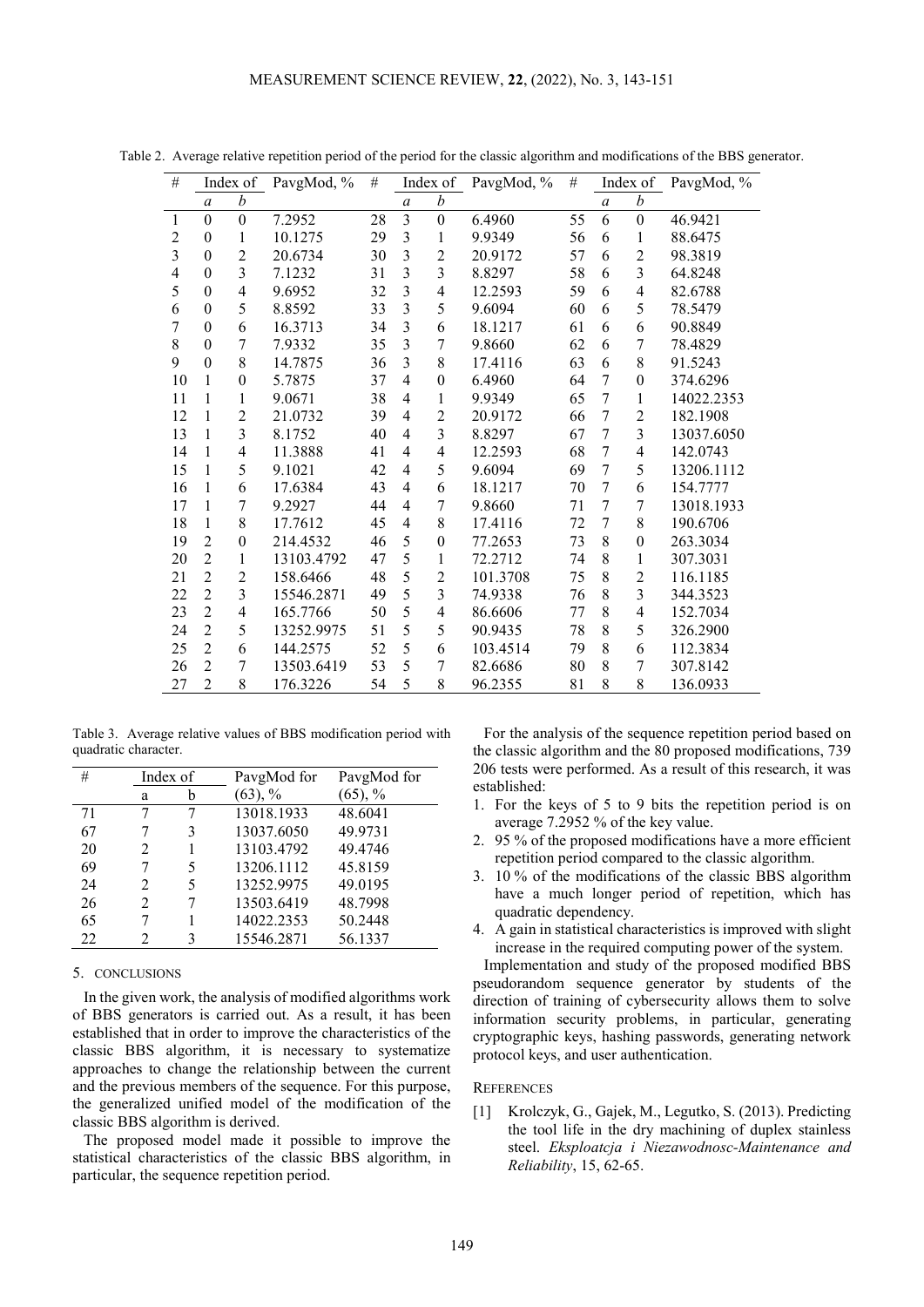- [2] Jun, S., Kochan, O. (2015). Common mode noise rejection in measuring channels. *Instruments and Experimental Techniques*, 58 (1), 86-89.
- [3] Glowacz, A. (2021). Thermographic fault diagnosis of ventilation in BLDC motors. *Sensors*, 21 (21), 7245. <https://doi.org/10.3390/s21217245>
- [4] Jun, S., Kochan, O., Kochan, R. (2016). Thermocouples with built-in self-testing. *International Journal of Thermophysics*, 37 (4), 1-9. <https://doi.org/10.1007/s10765-016-2044-2>
- [5] Wang, J., Przystupa, K., Maksymovych, V., Stakhiv, R., Kochan, O. (2020). Computer modelling of twolevel digital frequency synthesizer with Poisson probability distribution of output pulses. *Measurement Science Review*, 20 (2), 65-72. <https://doi.org/10.2478/msr-2020-0009>
- [6] Greengard, S. (2015). *The Internet of Things*. MIT Press, ISBN 9780262527736.
- [7] Jun, S., Przystupa, K., Beshley, M., Kochan, O., Beshley, H., Klymash, M., Pieniak, D.A. (2020). Costefficient software based router and traffic generator for simulation and testing of IP network. *Electronics*, 9 (1), 40[. https://doi.org/10.3390/electronics9010040](https://doi.org/10.3390/electronics9010040)
- [8] Su, J., Kochan, O., Wang, C., Kochan, R. (2015). Theoretical and experimental research of error of method of thermocouple with controlled profile of temperature field. *Measurement Science Review*, 15 (6), 304-312. <https://doi.org/10.1515/msr-2015-0041>
- [9] Fraczyk, A., Jaworski, T., Urbanek, P., Kucharski, J. (2014). The design for a smart high frequency generator for induction heating of loads. *Przegląd Elektrotechniczny [Electrical Review]*, 2, 20-23. DOI 10.12915/pe.2014.02.6.
- [10] Song, W., Beshley, M., Przystupa, K., Beshley, H., Kochan, O., Pryslupskyi, A., Su, J. (2020). A software deep packet inspection system for network traffic analysis and anomaly detection. *Sensors*, 20 (6), 1637. <https://doi.org/10.3390/s20061637>
- [11] Maksymovych, V., Shabatura, M., Harasymchuk, O., Karpinski, M., Jancarczyk, D., Sawicki, P. (2022). Development of additive Fibonacci generators with improved characteristics for cybersecurity needs. *Applied Sciences*, 12 (3), 1519. <https://doi.org/10.3390/app12031519>
- [12] Mandrona, M., Maksymovych, V., Harasymchuk, O., Kostiv, Y. (2014). Generator of pseudorandom bit sequence with increased cryptographic security. *Metallurgical and Mining Industry,* 5, 25-29.
- [13] Maksymovych, V., Harasymchuk, O., Karpinski, M., Shabatura, M., Jancarczyk, D., Kajstura, K. (2021). A new approach to the development of additive Fibonacci generators based on prime numbers. *Electronics*, 10, 2912. <https://doi.org/10.3390/electronics10232912>
- [14] Mandrona, M., Maksymovych, V. (2017). Comparative analysis of pseudorandom bit sequence generators. *Journal of Automation and Information Sciences*, 49 (3), 78-86. <https://doi.org/10.1615/JAutomatInfScien.v49.i3.90>
- [15] Maksymovych, V., Harasymchuk, O., Mandrona, M. (2017). Designing generators of Poisson pulse sequences based on the additive Fibonacci generators. *Journal of Automation and Information Sciences,* 49 (12), 1-12.
- [16] Maksymovych, V., Mandrona, M., Garasimchuk, O., Kostiv, Y. (2016). A study of the characteristics of the fibonacci modified additive generator with a delay. *Journal of Automation and Information Sciences*, 48 (11), 76-82.
- [17] Maksymovych, V., Harasymchuk, O., Opirskyy, I. (2018). The designing and research of generators of Poisson pulse sequences on base of Fibonacci modified additive generator. In *Advances in Computer Science for Engineering and Education*. Springer, 43-53. [https://doi.org/10.1007/978-3-319-91008-6\\_5](https://doi.org/10.1007/978-3-319-91008-6_5)
- [18] Maksymovych, V., Mandrona, M., Harasymchuk, O. (2020). Dosimetric detector hardware simulation model based on modified additive Fibonacci generator. In *Advances in Computer Science for Engineering and Education II.* Springer, Vol. 938, 162-171. [https://doi.org/10.1007/978-3-030-16621-2\\_15](https://doi.org/10.1007/978-3-030-16621-2_15)
- [19] Maksymovych, V., Mandrona, M., Kostiv, Y., Harasymchuk, O. (2017). Investigating the statistical characteristics of Poisson pulse sequences generators constructed in different ways. *Journal of Automation and Information Sciences,* 49 (10), 11-19.
- [20] Agerblad, J., Andersen, M. (2013). *Provably secure pseudo-random generators*. Thesis, School of Computer Science and Communication, The Royal Institute of Technology, Stockhol, Sweden. [http://](http://urn.kb.se/resolve?urn=urn:nbn:se:kth:diva-134830) [urn.kb.se/resolve?urn=urn:nbn:se:kth:diva-134830.](http://urn.kb.se/resolve?urn=urn:nbn:se:kth:diva-134830)
- [21] Junod, P. (1999). *Cryptographic secure pseudo-random bits generation: The Blum-Blum-Shub generator*. <http://crypto.junod.info/bbs.pdf>
- [22] Shrestha, B. (2016). *Multiprime Blum-Blum-Shub pseudorandom number generator*. Thesis, Naval Postgraduate School, Monterey, CA. <https://apps.dtic.mil/dtic/tr/fulltext/u2/1030047.pdf>
- [23] Divyanjali, Ankur, Pareek, V. (2014). An overview of cryptographically secure pseudorandom number generators and BBS. In *IJCA Proceedings of the International Conference on Advances in Computer Engineering and Applications ICACEA*, 19-28.
- [24] Sodhi, G.K., Gaba, G.S. (2017). DNA and Blum Blum Shub random number generator based security key generation algorithm. *International Journal of Security and its Applications*, 11 (4), 1-10. <http://dx.doi.org/10.14257/ijsia.2017.11.4.01>
- [25] Blum, L., Blum, M., Shub, M. (1983). Comparison of two pseudo-random number generators. In *Advances in Cryptology: Proceedings of Crypto 82*. Springer, 61-78. [http://dx.doi.org/10.1007/978-1-4757-0602-4\\_6](http://dx.doi.org/10.1007/978-1-4757-0602-4_6)
- [26] Kapur, V., Paladi, S.T., Dubbakula, N. (2015). Two level image encryption using pseudo random number generators. *International Journal of Computer Applications*, 115 (12), 1-4. <http://dx.doi.org/10.5120/20200-2446>